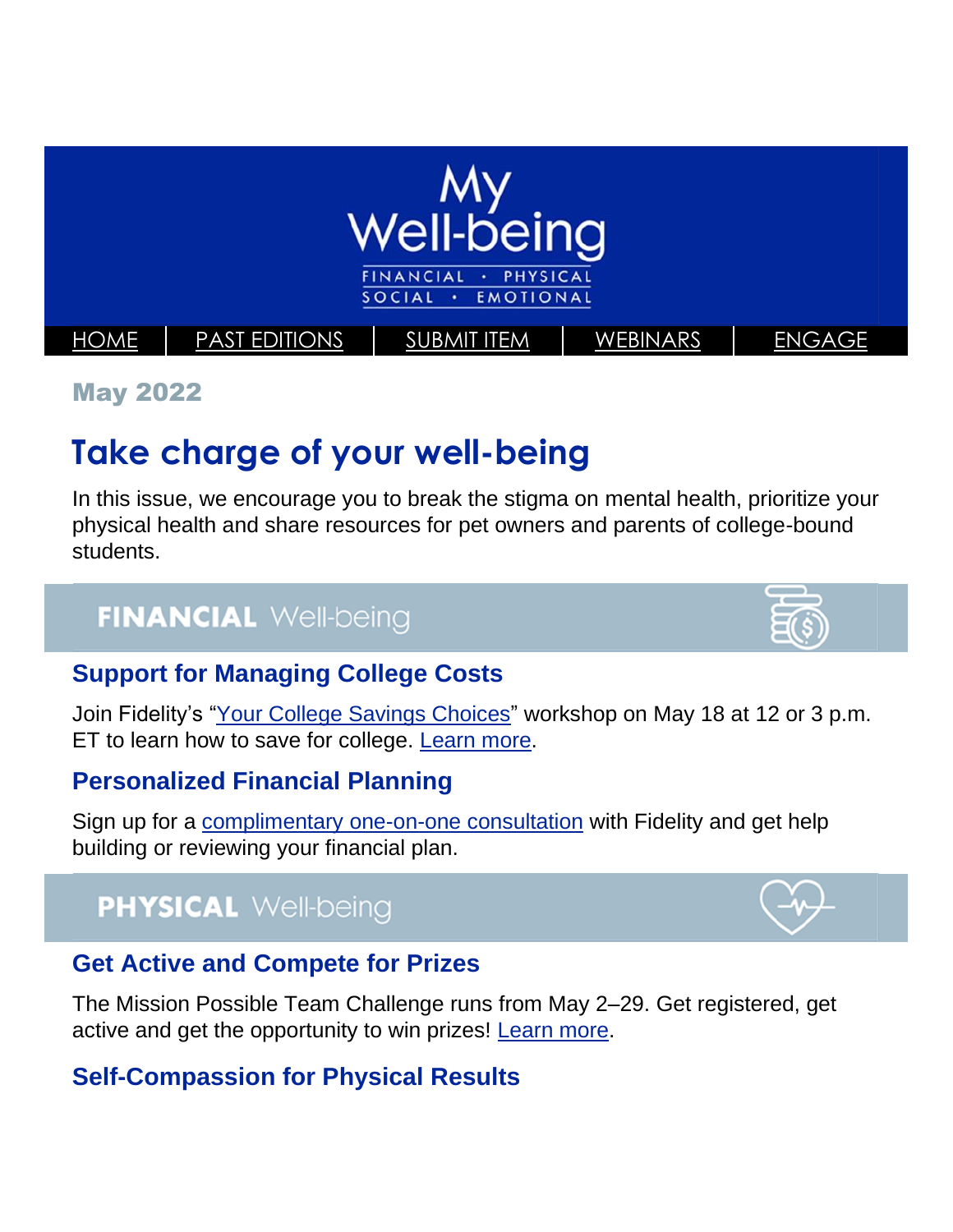People who practice self-compassion are more likely to keep moving forward after a setback. Use WW's new PersonalPoints™ Program to use positive motivation to reach your physical goals. [Learn more.](https://totalrewards.northropgrumman.com/article/130/practice-self-compassion)

## **SOCIAL Well-being**

#### **Matching Donations for Cancer Walks**

If you donate to a walk team for Relay for Life or Making Strides Against Breast Cancer, your dollars can be matched by Northrop Grumman. [Learn more.](https://totalrewards.northropgrumman.com/article/129/american-cancer-society-walk-team-match)

#### **BRAVO! to Your Well-being**

Help support a culture of gratitude and appreciation by recognizing your teammates through BRAVO to our Stars eRecognition. [Learn more.](https://totalrewards.northropgrumman.com/article/131/bravo-to-your-well-being)

## **EMOTIONAL Well-being**

#### **Pets Make a Pawsitive Impact**

Any dog, cat or pet rock owner knows, pets are family. Get the services you need for your pet through NGCare and our partnership with Nationwide. [Learn more.](https://totalrewards.northropgrumman.com/article/132/pets-make-a-pawsitive-impact)

#### **Toolkit for Mental Health**

Take time to focus on your mental health like understanding the mind-body connection and gaining tools to cope with stress. [Learn more.](https://totalrewards.northropgrumman.com/article/127/protect-your-peace)

### **ENGAGE** in your Well-being

#### **Congratulations Q1 Engage Rewards Winners**

Congratulations Q1 Winners for the *Engage* Rewards Center Drawings! [Click here](https://cdn.castlighthealth.com/image/upload/v1650988245/Northrop%20Grumman/Congratulations_to_Q1_Sweepstakes_Winners.pdf) for a list of the winners. As a reminder, you can redeem points for your healthy behaviors in *[Engage](https://app.engage-wellbeing.com/v2/login)*.

#### **Well-said: Employee testimonial**

*"The MyStrength app provided by ComPsych, is free and an excellent mental health resource that helped me with sleepless nights. I used the app to find useful*